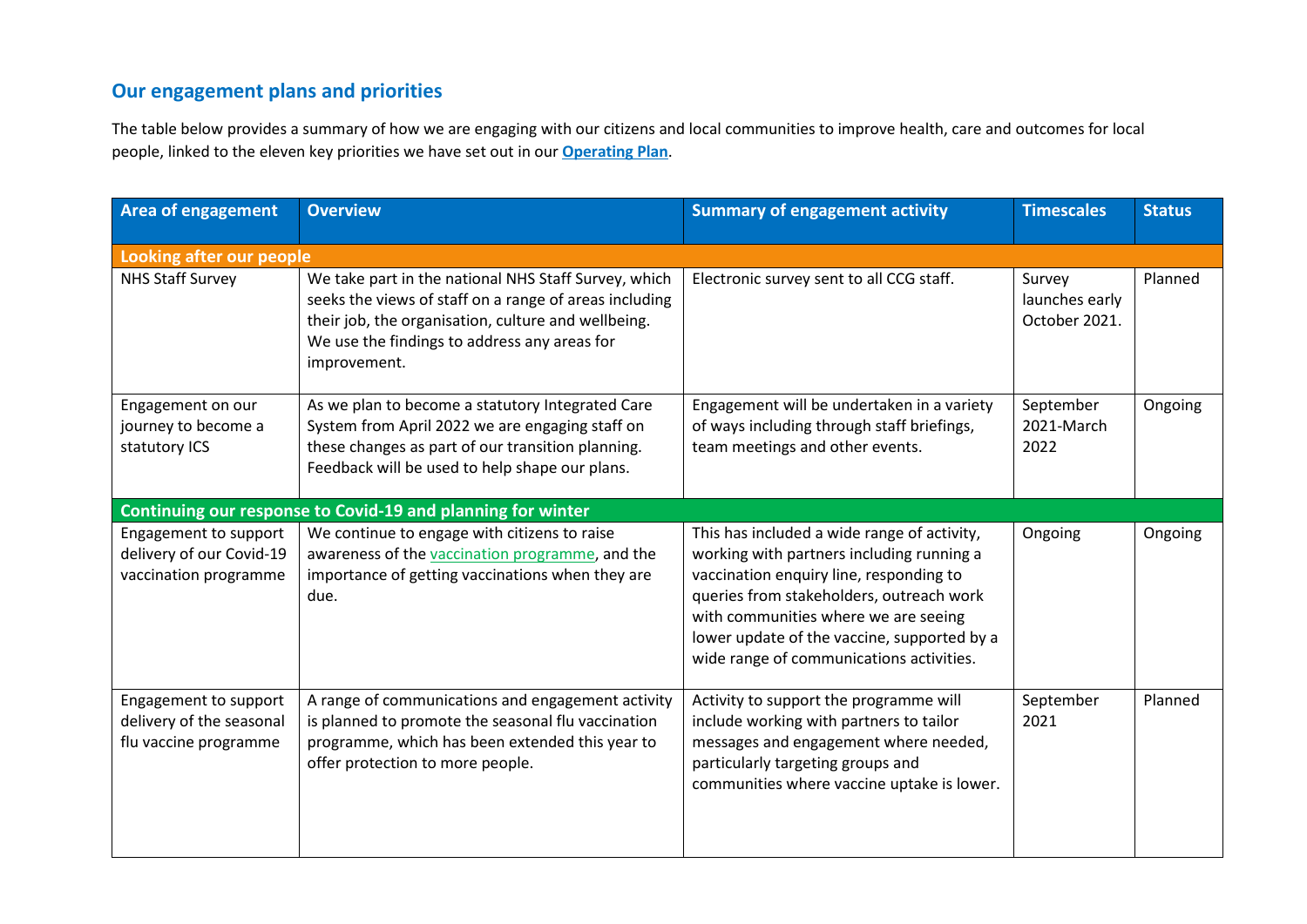| <b>Area of engagement</b>                                                    | <b>Overview</b>                                                                                                                                                                                                                                                                                                                                                                                                                                                                                                                                                                                                                                                                        | <b>Summary of engagement activity</b>                                                                                              | <b>Timescales</b>            | <b>Status</b> |
|------------------------------------------------------------------------------|----------------------------------------------------------------------------------------------------------------------------------------------------------------------------------------------------------------------------------------------------------------------------------------------------------------------------------------------------------------------------------------------------------------------------------------------------------------------------------------------------------------------------------------------------------------------------------------------------------------------------------------------------------------------------------------|------------------------------------------------------------------------------------------------------------------------------------|------------------------------|---------------|
|                                                                              | Continuing our response to Covid-19 and planning for winter (continued)                                                                                                                                                                                                                                                                                                                                                                                                                                                                                                                                                                                                                |                                                                                                                                    |                              |               |
| Covid-19 Community<br><b>Impact Assessment</b>                               | The aim of this Impact Assessment was to gain<br>further insight into the impact of the pandemic on<br>local communities to help identify those<br>communities that had seen the greatest impact and<br>were most vulnerable.                                                                                                                                                                                                                                                                                                                                                                                                                                                          | This engagement work included 20<br>interviews with 13 different focus groups.                                                     | September<br>2020            | Complete      |
| <b>Surrey Resident survey</b><br>on accessing support<br>during the pandemic | Representative 'Temperature check' survey of<br>Surrey Residents to better understand the impact of<br>Covid-19 on our communities to inform our planning<br>and our approach to recovery.                                                                                                                                                                                                                                                                                                                                                                                                                                                                                             | Representative survey of approx. 1,100<br>Surrey residents.                                                                        | July-<br>September<br>2020   | Complete      |
| <b>Attitudes and barriers</b><br>associated with flu<br>vaccine uptake       | We asked our Citizens Panel to share their feedback<br>on attitudes towards, and barriers associated with,<br>flu vaccine uptake.                                                                                                                                                                                                                                                                                                                                                                                                                                                                                                                                                      | Survey sent to our Citizens Panel.                                                                                                 | August 2020                  | Complete      |
| Accessing care during<br>the pandemic                                        | A piece of engagement work was carried out to<br>understand how people were accessing care during<br>the pandemic.                                                                                                                                                                                                                                                                                                                                                                                                                                                                                                                                                                     | This engagement informed the Surrey<br>Resident Survey.                                                                            | May-June<br>2020             | Complete      |
| <b>Recovering and transforming services</b>                                  |                                                                                                                                                                                                                                                                                                                                                                                                                                                                                                                                                                                                                                                                                        |                                                                                                                                    |                              |               |
| Digital navigator<br>programme                                               | As part of the system-wide Outpatient<br>Transformation Programme, engagement on the<br>Digital Navigator Programme is focusing on how<br>people feel about digital health services and how<br>they can best support people's health needs.<br>We've been talking to people across Surrey,<br>especially to people whose voices are seldom heard<br>such as people with learning disabilities, hearing or<br>sight loss or autism, as well as people living with long<br>term conditions such as blood pressure, COPD or<br>diabetes. We particularly want to hear from people<br>from the approximate 10% of Surrey residents who<br>do not have full access to digital technologies. | Our engagement approach has included one-<br>to-one and group sessions and will soon be<br>launching an online Surrey-wide survey. | August-<br>September<br>2021 | Ongoing       |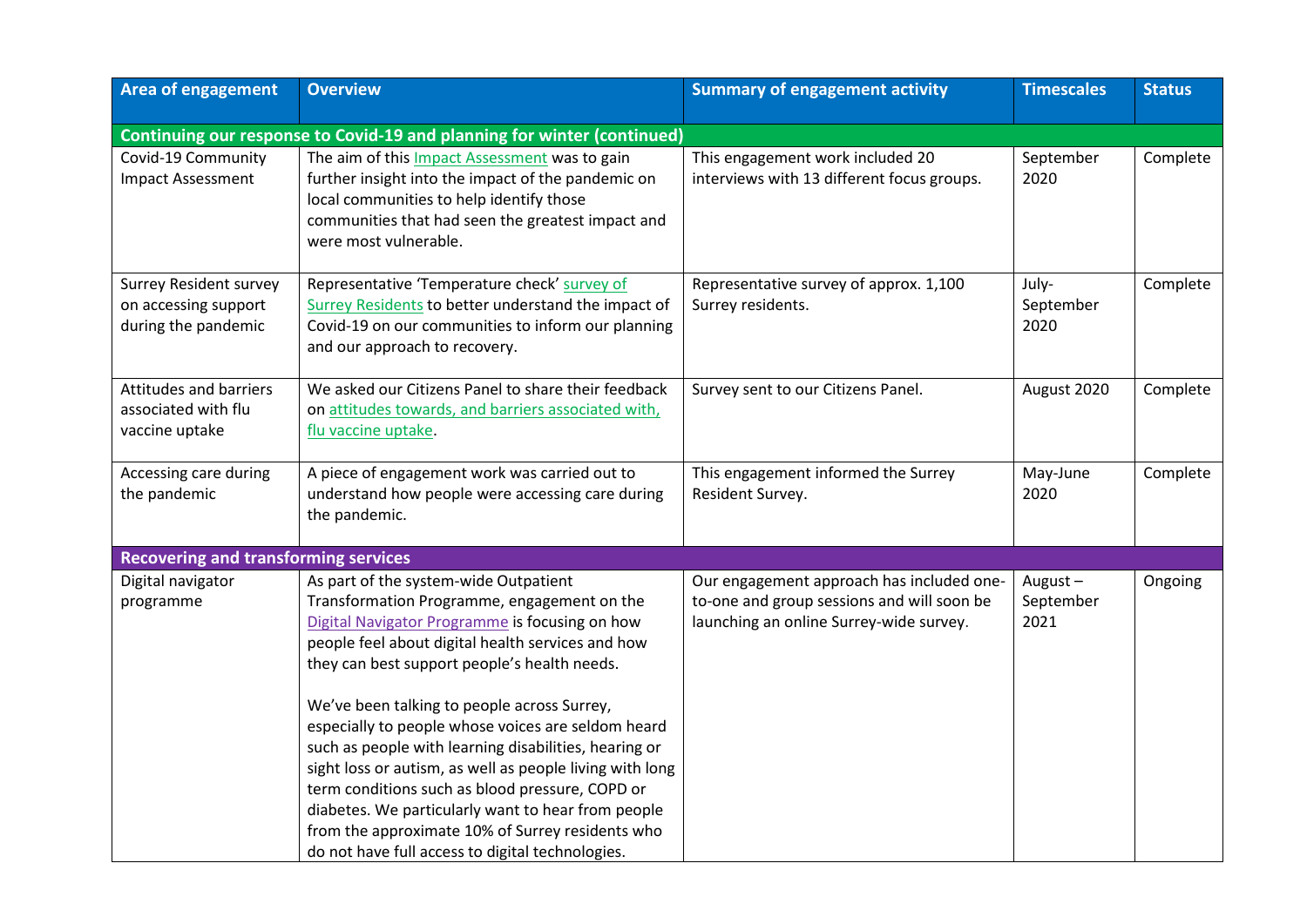| <b>Area of engagement</b>                  | <b>Overview</b>                                                                                                                                                                                                                                                                                                            | <b>Summary of engagement activity</b>                                                                                                                                                                                                                                                                                                               | <b>Timescales</b>                                                                                       | <b>Status</b> |
|--------------------------------------------|----------------------------------------------------------------------------------------------------------------------------------------------------------------------------------------------------------------------------------------------------------------------------------------------------------------------------|-----------------------------------------------------------------------------------------------------------------------------------------------------------------------------------------------------------------------------------------------------------------------------------------------------------------------------------------------------|---------------------------------------------------------------------------------------------------------|---------------|
|                                            | Recovering and transforming services (continued)                                                                                                                                                                                                                                                                           |                                                                                                                                                                                                                                                                                                                                                     |                                                                                                         |               |
| <b>Surrey Care Record</b>                  | Engagement programme to raise awareness of the<br>Surrey Care Record, which aims to join up care and<br>improve outcomes.                                                                                                                                                                                                  | As part of a broader communications and<br>engagement programme activity will include<br>community engagement, media and social<br>media activity, a video and a range of other<br>activity.                                                                                                                                                        | September<br>2021                                                                                       | Ongoing       |
| <b>First One Thousand</b><br>Days Strategy | Engagement with citizens and families to re-test our<br>First One Thousand Days Strategy and its priorities<br>after the pandemic.                                                                                                                                                                                         | This engagement included a series of focus<br>groups to seek feedback on the strategy.                                                                                                                                                                                                                                                              | <b>July 2020</b>                                                                                        | Complete      |
| <b>Our plans for cancer services</b>       |                                                                                                                                                                                                                                                                                                                            |                                                                                                                                                                                                                                                                                                                                                     |                                                                                                         |               |
| Personalised care<br>planning              | Supported by our Citizen's Ambassador for cancer<br>care, this engagement is focusing on personalised<br>care.                                                                                                                                                                                                             | Engagement is taking place with patients<br>and carers to understand their experiences.<br>The research also aims to understand which<br>services patients and carers are aware of<br>and how they would like to access support,<br>should they need it.                                                                                            | Timeline to be<br>agree but<br>engagement<br>expected in<br>Oct/Nov 2020<br>with Report in<br>December. | Planned       |
| <b>Mental health services</b>              |                                                                                                                                                                                                                                                                                                                            |                                                                                                                                                                                                                                                                                                                                                     |                                                                                                         |               |
| 'We are the face of<br>support' campaign   | Working with partners across the Surrey Heartlands<br>Integrated Care System, a 'We are the face of<br>support' communications and engagement<br>campaign is underway that aims to raise awareness<br>of the different support services available and how<br>to access the help you need, based on how you are<br>feeling. | The campaign will include a range of<br>communications and engagement activity<br>including information on the Healthy Surrey<br>website, media and social media activity,<br>articles in partner magazines and the<br>development of a leaflet that will be sent to<br>households in Surrey in October 2021, linked<br>to World Mental Health Day. | <b>July 2021</b>                                                                                        | Ongoing       |
| Green social prescribing                   | Our green social prescribing programme has<br>involved joint engagement with Surrey County<br>Council, as part of our wider wellbeing programme,<br>to encourage citizens to share their experiences to                                                                                                                    | The initial phase of this engagement<br>included an online portal where people<br>could post their ideas and experiences. This<br>will be developed further, with further                                                                                                                                                                           | <b>March 2021</b>                                                                                       | Ongoing       |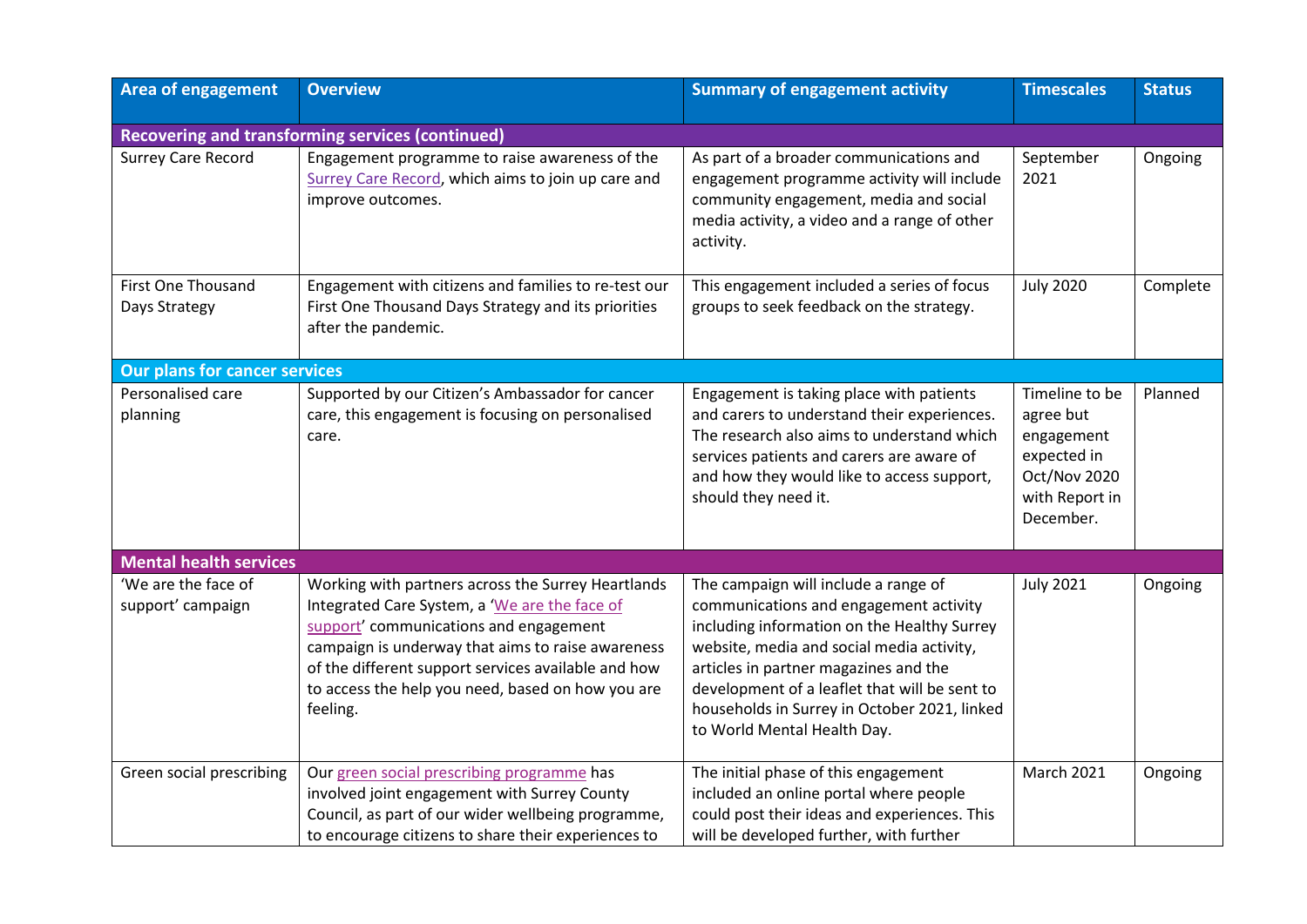| <b>Area of engagement</b>                                                                    | <b>Overview</b>                                                                                                                                           | <b>Summary of engagement activity</b>                                                                                                                                                                                                                                                                                                                                                                                     | <b>Timescales</b> | <b>Status</b>                       |
|----------------------------------------------------------------------------------------------|-----------------------------------------------------------------------------------------------------------------------------------------------------------|---------------------------------------------------------------------------------------------------------------------------------------------------------------------------------------------------------------------------------------------------------------------------------------------------------------------------------------------------------------------------------------------------------------------------|-------------------|-------------------------------------|
|                                                                                              | help develop a map of green spaces and activities<br>that can be promoted across the county.                                                              | engagement to follow as part of the wider<br>programme.                                                                                                                                                                                                                                                                                                                                                                   |                   |                                     |
| <b>Mental health services (continued)</b>                                                    |                                                                                                                                                           |                                                                                                                                                                                                                                                                                                                                                                                                                           |                   |                                     |
| Improving Access to<br><b>Psychological Therapies</b>                                        | Engagement to inform the procurement of new<br>psychological therapy services in Surrey.                                                                  | As part of our engagement we had started to<br>seek feedback from people who had used<br>the current IAPT services.                                                                                                                                                                                                                                                                                                       | November<br>2020  | Paused<br>due to<br>the<br>pandemic |
| <b>Emotional wellbeing</b><br>and mental health<br>services for children and<br>young people | Engagement to inform the procurement of a new<br>Surrey-wide emotional wellbeing and mental health<br>service for children and young people.              | Engagement with people who have used<br>these services and wider stakeholders to<br>inform the design of the new service.                                                                                                                                                                                                                                                                                                 | 2019 - 2020       | Closed                              |
|                                                                                              | Services for people with a learning disability and/or autism                                                                                              |                                                                                                                                                                                                                                                                                                                                                                                                                           |                   |                                     |
| Engagement on the<br>LeDer review process                                                    | We are currently engaging on our local LeDer<br>programme, which aims to share learning and<br>improve outcomes for people with learning<br>disabilities. | As part of our engagement approach, we are<br>engaging with local partners, the voluntary<br>sector, and people with learning disabilities<br>to hear about their experiences and raise<br>awareness of the LeDer programme.<br>Engagement activity has included<br>information in publications and the<br>development of a video which has been<br>shared via social media, with further<br>engagement activity planned. | August 2021       | Ongoing                             |
| Engagement to inform<br>development of our<br><b>Autism Strategy</b>                         | We have developed our all age Surrey-wide autism<br>strategy, co-produced with Autistic people, family<br>and carers.                                     | Engagement with local people, their family<br>and carers to inform the development of our<br>Autism Strategy, published in July 2021.                                                                                                                                                                                                                                                                                     | 2020-2021         | Complete                            |
| <b>Improving maternity care</b>                                                              |                                                                                                                                                           |                                                                                                                                                                                                                                                                                                                                                                                                                           |                   |                                     |
| Ready for pregnancy?<br>campaign                                                             | This campaign aims to engage women who are<br>planning to get pregnant to raise awareness of how<br>they can get themselves ready for pregnancy (by       | It has included a range of communications<br>and engagement activity.                                                                                                                                                                                                                                                                                                                                                     | August 2020       | Ongoing                             |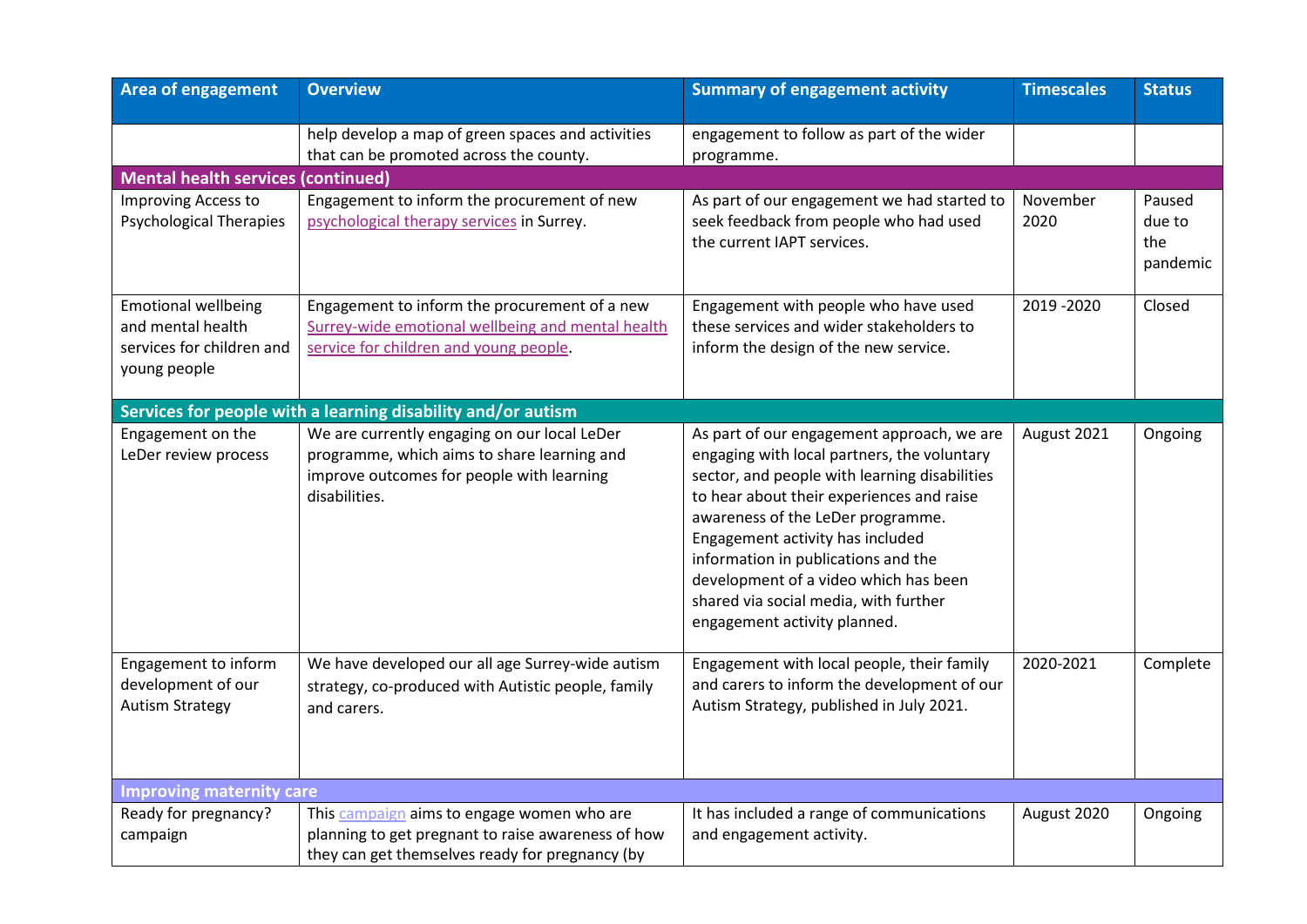| <b>Area of engagement</b>                            | <b>Overview</b>                                                                                                                                                                                                                                                       | <b>Summary of engagement activity</b>                                                                                                                                                                                                                                                           | <b>Timescales</b>        | <b>Status</b> |
|------------------------------------------------------|-----------------------------------------------------------------------------------------------------------------------------------------------------------------------------------------------------------------------------------------------------------------------|-------------------------------------------------------------------------------------------------------------------------------------------------------------------------------------------------------------------------------------------------------------------------------------------------|--------------------------|---------------|
|                                                      | having the right diet, keeping fit etc).                                                                                                                                                                                                                              |                                                                                                                                                                                                                                                                                                 |                          |               |
|                                                      | Improving access to primary care and addressing local health inequalities                                                                                                                                                                                             |                                                                                                                                                                                                                                                                                                 |                          |               |
| Experiences of<br>accessing primary care<br>services | A programme of engagement is planned, working<br>with Healthwatch Surrey, to gain insights into<br>people's experiences of accessing primary care<br>services post the pandemic.                                                                                      | This engagement work is currently being<br>planned but the approach will include direct<br>engagement with citizens to gain insight into<br>how people are accessing services and any<br>issues they may be experiencing.                                                                       | <b>TBC</b>               | Planned       |
| Accessing digital<br>primary care services           | Known as the 'Digital First' programme, this focuses<br>on the introduction of new digital services, such as<br>online prescription requests and virtual<br>consultations to seek feedback about these new<br>services.                                               | This has included targeted engagement work<br>including surveys and focus groups.                                                                                                                                                                                                               | <b>June 2020</b>         | Ongoing       |
|                                                      | <b>Transforming community, urgent and emergency services</b>                                                                                                                                                                                                          |                                                                                                                                                                                                                                                                                                 |                          |               |
| Help us Help you<br>campaign                         | This campaign aims to use citizen and data insight to<br>help people know which service to use if they need<br>urgent care to help ensure people are seen in the<br>most appropriate place and help the wider system<br>manage the increasing demand for urgent care. | This will include a range of communications<br>and engagement activity, based on insight<br>and supported by other planned<br>engagement work including planned surveys<br>in A&Es to understand why people are<br>attending and if they tried alternative<br>services before they attended ED. | September<br>2021        | Ongoing       |
| Urgent care Citizen's<br>Panel engagement            | We engaged with our Citizen's Panel to ask them for<br>their views and experiences on accessing urgent care<br>services. The feedback was used to inform the<br>creation of our Urgent Care Strategy.                                                                 | An online survey was sent to members of<br>our Citizen's Panel (2,039 citizens) to seek<br>their views.                                                                                                                                                                                         | April 2021               | Complete      |
|                                                      | We are planning further engagement, working with<br>Healthwatch Surrey and other local partners,<br>specifically targeting less engaged communities.                                                                                                                  | We are currently scoping how to take this<br>work forward.                                                                                                                                                                                                                                      | Planned,<br>Sept/October | Ongoing       |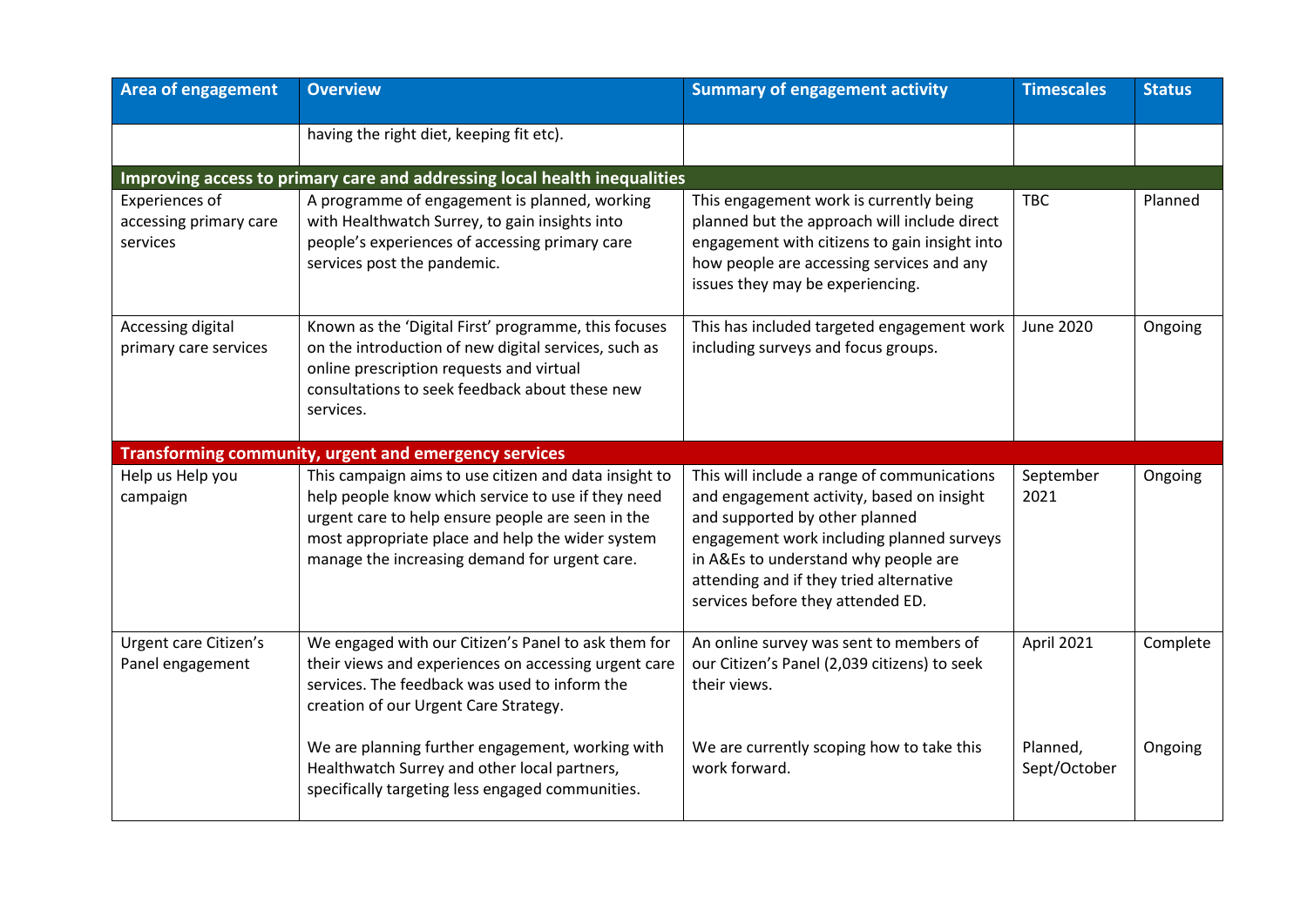| <b>Area of engagement</b>                                               | <b>Overview</b>                                                                                                                                                                                                                                                                                                                                       | <b>Summary of engagement activity</b>                                                                                                                                                                                               | <b>Timescales</b>                         | <b>Status</b> |
|-------------------------------------------------------------------------|-------------------------------------------------------------------------------------------------------------------------------------------------------------------------------------------------------------------------------------------------------------------------------------------------------------------------------------------------------|-------------------------------------------------------------------------------------------------------------------------------------------------------------------------------------------------------------------------------------|-------------------------------------------|---------------|
| <b>Patient Transport</b><br>Services                                    | This engagement was to support the planning,<br>design and procurement of the <b>Patient Transport</b><br>Service when the current arrangement comes to an<br>end.                                                                                                                                                                                    | The approach included a range of<br>engagement activity including seeking<br>feedback from service users through a<br>survey and focus group sessions.                                                                              | December<br>2020-January<br>2021          | Complete      |
| <b>Improving Kidney Care</b>                                            | Working with colleagues in south west London we<br>are seeking views on plans to improve kidney care.<br>We have invited feedback from patients, the public<br>and partners on the proposals and the feedback we<br>received is being independently compiled so that it<br>can be taken into account when a decision is made.                         | We have invited local people and partners to<br>get involved in this engagement programme<br>and between July and September 2021 we<br>invited people to share their views on the<br>proposals through a survey.                    | July-<br>September<br>2021                | Ongoing       |
| <b>Reducing health inequalities</b>                                     |                                                                                                                                                                                                                                                                                                                                                       |                                                                                                                                                                                                                                     |                                           |               |
| Digital inclusion                                                       | Following the introduction of new digital services,<br>we are leading a specific programme of work that is<br>focusing on digital exclusion and making sure people<br>who do not have access to digital services are not<br>disadvantaged by these changes.                                                                                           | The programme includes a range of<br>engagement activity, where we are working<br>with partners and the voluntary sector to<br>seek insight and develop plans to address<br>this area, linked to wider health inequalities<br>work. | This work is<br>ongoing                   | Ongoing       |
| Engagement to support<br>development of our<br>joint Carers Strategy    | Development of our joint Carers Strategy, developed<br>with Surrey County Council, has involved<br>engagement with carers across the county to<br>understand the key issues and challenges they face<br>so we can address them to make sure carers get the<br>support they need. We are also engaging carers in<br>the procurement of carer services. | The strategy has been developed, and<br>shaped, in response to feedback from carers<br>through a range of activity including forums,<br>events and a survey.                                                                        | Strategy<br>launches<br>September<br>2021 | Closed        |
|                                                                         | Working collaboratively across our health and care system                                                                                                                                                                                                                                                                                             |                                                                                                                                                                                                                                     |                                           |               |
| <b>Practice Participation</b><br>Group (PPG)<br>engagement<br>programme | The aim of this engagement was to ensure PPGs feel<br>supported in working as Primary Care Network<br>groups and to encourage best practice and sharing<br>across PPGs in Surrey.                                                                                                                                                                     | As part of this programme, we arranged a<br>series of events, including a Surrey-wide PPG<br>Conference.                                                                                                                            | September<br>2020                         | Closed        |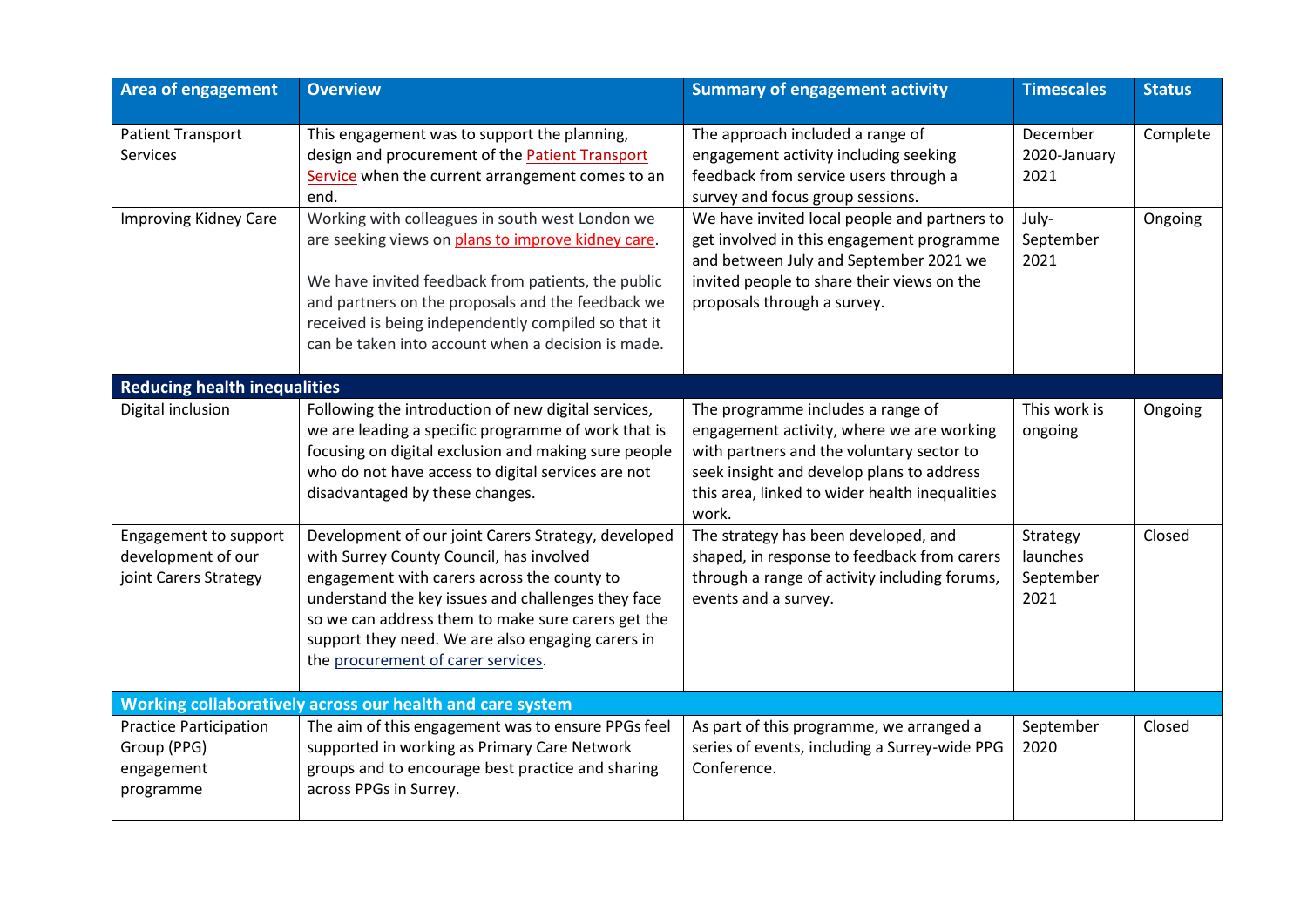| <b>Area of engagement</b>                   | <b>Overview</b>                                                                                                                                                                                                                                                                                           | <b>Summary of engagement activity</b>                                                                                                                                                                                                                                                                                                             | <b>Timescales</b> | <b>Status</b> |
|---------------------------------------------|-----------------------------------------------------------------------------------------------------------------------------------------------------------------------------------------------------------------------------------------------------------------------------------------------------------|---------------------------------------------------------------------------------------------------------------------------------------------------------------------------------------------------------------------------------------------------------------------------------------------------------------------------------------------------|-------------------|---------------|
| Youth Insight Strategy                      | Working jointly with Surrey County Council, this<br>work has included engagement with young people<br>to gain insights that will be used to develop a guide<br>that will be shared across the system to help ensure<br>meaningful engagement with young people on any<br>planned changes or developments. | The approach has involved engaging with<br>young people to gain insight that can be<br>shared with partners.                                                                                                                                                                                                                                      | <b>July 2020</b>  | Ongoing       |
|                                             | Working collaboratively across our health and care system (ctnd)                                                                                                                                                                                                                                          |                                                                                                                                                                                                                                                                                                                                                   |                   |               |
| Palliative and End of<br>Live Care Strategy | Engagement with citizens, clients, carers, staff and<br>partners to gain insight that was used to create our<br>Surrey Palliative and End of Life Care Strategy.                                                                                                                                          | The approach included interviews with staff,<br>partners, the voluntary sector, families,<br>carers and people on the end of life care<br>pathway, as well as engagement with carer,<br>partner and voluntary sector organisations.                                                                                                               | <b>July 2020</b>  | Complete      |
| Keeping our networks<br>alive               | To understand the impact of the Covid-19 pandemic<br>on engagement activities within the adult health and<br>care environment in Surrey, Surrey County Council<br>and Surrey Heartlands Health and Care Partnership<br>engaged key stakeholders to seek their views and<br>understand their experiences.  | The online survey received 51 responses,<br>representing 56 organisations.<br>Key findings included:<br>71% told us Covid-19 has had a<br>$\bullet$<br>significant impact on their strategic<br>engagement priorities.<br>75% of residents/groups/networks have<br>$\bullet$<br>responded positively to the new virtual<br>methods of engagement. | June 2020         | Complete      |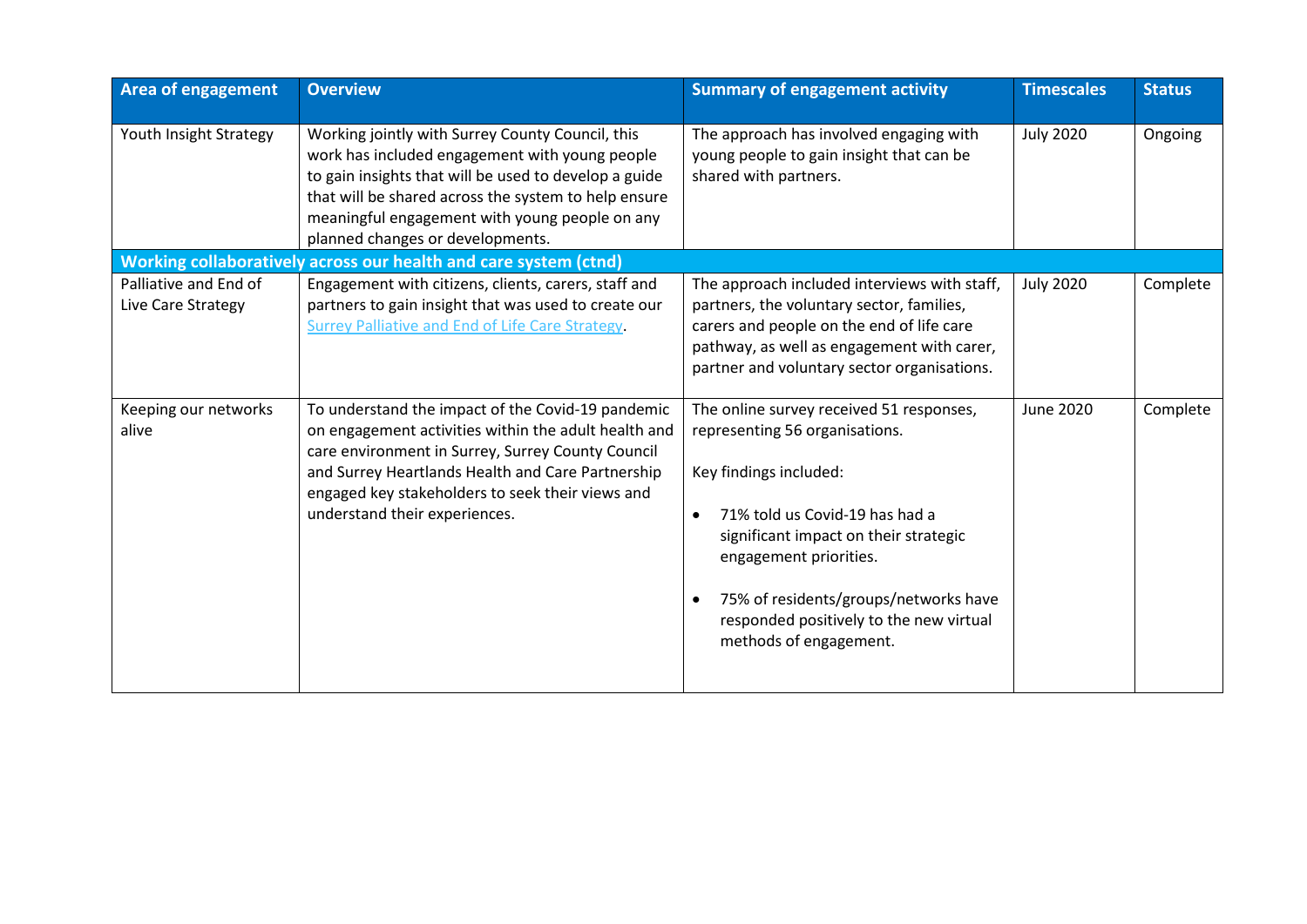We are also supporting engagement work across our four Place-based Partnerships:

| <b>Area of engagement</b>         | <b>Overview</b>                                                                                                                                                                                                                                                                                        | <b>Summary of engagement activity</b>                                                                                                                                                                                                                                                                                                                                                                                                         | <b>Timescales</b> | <b>Status</b> |
|-----------------------------------|--------------------------------------------------------------------------------------------------------------------------------------------------------------------------------------------------------------------------------------------------------------------------------------------------------|-----------------------------------------------------------------------------------------------------------------------------------------------------------------------------------------------------------------------------------------------------------------------------------------------------------------------------------------------------------------------------------------------------------------------------------------------|-------------------|---------------|
| <b>East Surrey</b>                |                                                                                                                                                                                                                                                                                                        |                                                                                                                                                                                                                                                                                                                                                                                                                                               |                   |               |
| Pond Tail Surgery                 | Engagement on the future provision of GP primary<br>care services for patients registered with Pond Tail<br>Surgery in Godstone.                                                                                                                                                                       | Engagement activity included a series of<br>events including sharing regular updates with<br>patients and key stakeholders, a patient<br>survey (1,708 responses received), ran a<br>series of face-to-face and virtual Patient<br><b>Information Sessions.</b><br>As part of the programme a Patient<br>Representative was also appointed to be part<br>of the procurement and evaluation team to<br>ensure patients' views are represented. | August 2020       | Ongoing       |
| <b>Growing Health</b><br>Together | This programme was launched in East Surrey in<br>January 2021 as Growing Health Together (GHT),<br>supported by the Alliance for Better Care GP<br>Federation and Surrey Heartlands CCG. The<br>ambition is to improve health, reduce health<br>inequalities and support sustainability in the region. | The programme has involved engaging with<br>local communities and further media work,<br>including the development of a video that will<br>share some of the programme's successes<br>and support wider engagement, is due to be<br>launched from September 2021.                                                                                                                                                                             | January 2021      | Ongoing       |
| <b>East Surrey Place</b>          | East Surrey is developing its identity as a place-<br>based healthcare system, as part of ICP<br>development. East Surrey stakeholders recognise<br>the importance of public engagement in this work<br>and want to ensure that residents' views are<br>reflected in future health and care services.  | Two public engagement sessions are planned:<br>One session will be focused on<br>exploring the outcomes that people in<br>East Surrey want to see, based on the<br>Health and Wellbeing Strategy<br>outcomes.<br>The second session will be focused on<br>the question of how best to engage<br>local people in place development<br>moving forward.                                                                                          | Sept 2021         | Ongoing       |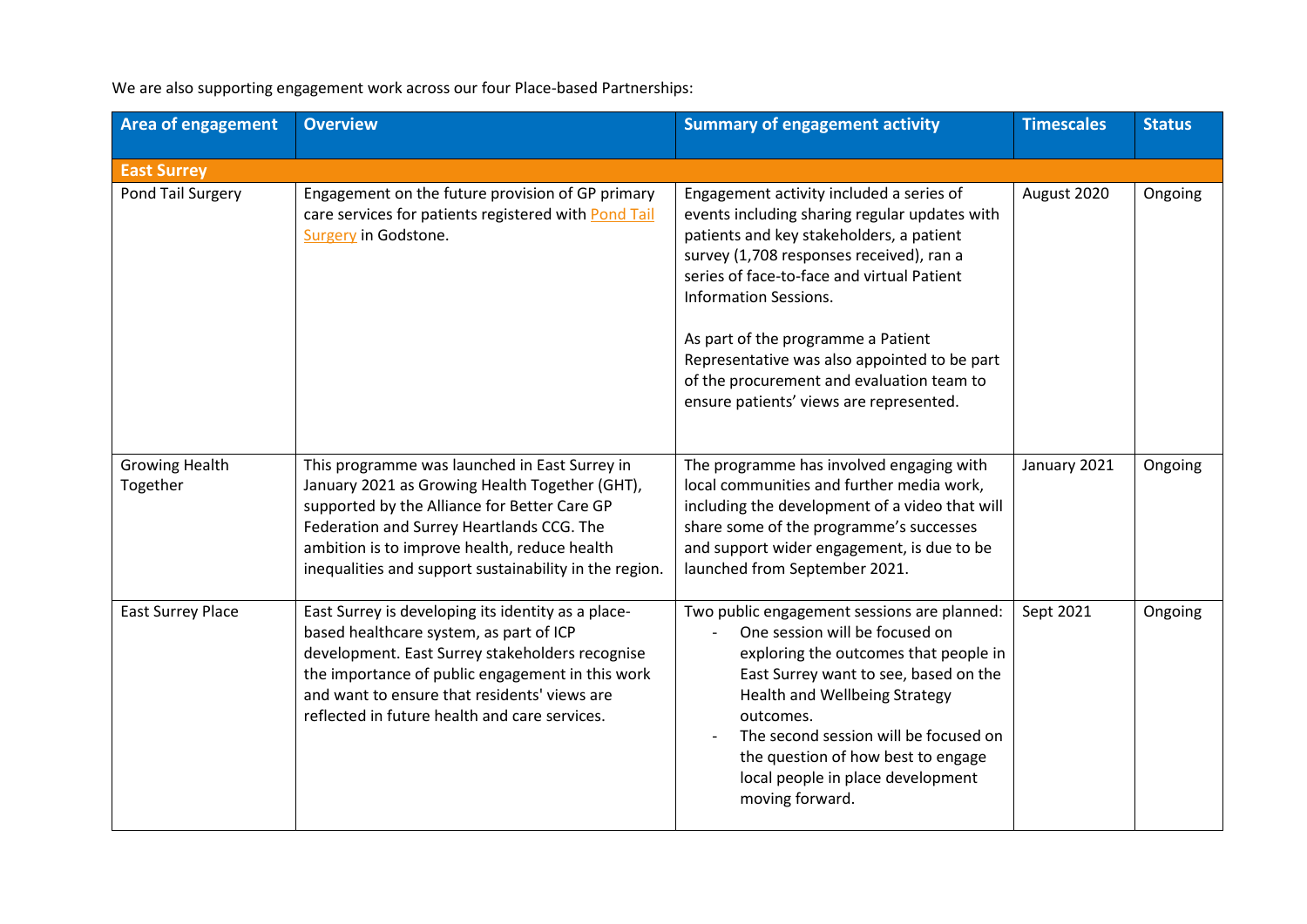| <b>Area of engagement</b>                                                    | <b>Overview</b>                                                                                                                                                                                                                                                                                                                                                                                                           | <b>Summary of engagement activity</b>                                                                                                                                                                                                                                                                                                                                                        | <b>Timescales</b>            | <b>Status</b>                       |
|------------------------------------------------------------------------------|---------------------------------------------------------------------------------------------------------------------------------------------------------------------------------------------------------------------------------------------------------------------------------------------------------------------------------------------------------------------------------------------------------------------------|----------------------------------------------------------------------------------------------------------------------------------------------------------------------------------------------------------------------------------------------------------------------------------------------------------------------------------------------------------------------------------------------|------------------------------|-------------------------------------|
|                                                                              |                                                                                                                                                                                                                                                                                                                                                                                                                           | The outputs from these sessions will inform<br>the development of a framework for public<br>engagement in East Surrey and the emerging<br>model of care.                                                                                                                                                                                                                                     |                              |                                     |
| <b>Guildford and Waverley</b>                                                |                                                                                                                                                                                                                                                                                                                                                                                                                           |                                                                                                                                                                                                                                                                                                                                                                                              |                              |                                     |
| Community<br>engagement in North<br><b>Guildford Primary Care</b><br>Network | We are working alongside key stakeholders across<br>North Guildford Primary Care Network (North<br>Guildford PCN, Guildford Borough Council, Citizens<br>Advice, Voluntary Action South West Surrey and<br>Surrey County Council) to understand the root<br>causes of health inequalities in the area.                                                                                                                    | The approached has focused on community<br>engagement to gain greater insight into<br>health inequalities and how we work together<br>to address them.                                                                                                                                                                                                                                       | September<br>2021            | Ongoing                             |
| <b>Merrow Park Surgery</b>                                                   | Engaged with patients and stakeholders on planned<br>changes at the surgery.                                                                                                                                                                                                                                                                                                                                              | Communications to patients and<br>stakeholders, supported by a series of FAQs.                                                                                                                                                                                                                                                                                                               | June/ July<br>2021           | Complete                            |
| Shaping primary care in<br>Guildford                                         | This programme aims to address pressures faced by<br>Guildowns Group Practice and Woodbridge Hill<br>Surgery, which have seen a significant growth in the<br>number of registered patients, which has resulted in<br>a number of challenges and a need to explore<br>potential solutions.<br>The Shaping primary care in Guildford programme<br>aims to address these changes, working with local<br>people and partners. | A range of engagement mechanisms were<br>used including an online and postal survey,<br>face-to-face workshops, digital engagement<br>via our social media channels, feedback<br>through our postcards and a number of<br>exhibitions throughout Guildford. SMS text<br>messages were also sent to all registered<br>patients by both practices to publicise this<br>engagement opportunity. | July to<br>September<br>2019 | Paused<br>due to<br>the<br>pandemic |
| <b>Better Care Together</b>                                                  | Before the pandemic the CCG had been engaging<br>with local communities in the Guildford and<br>Waverley area on urgent care services through a<br>programme called Better Care Together. This work<br>was paused as we focused on our response to the<br>pandemic.<br>We are currently working with NHS England to<br>understand the full impact from the past 18 months                                                 | A range of engagement activity had been<br>undertaken as part of this programme to help<br>inform our planning and this feedback has fed<br>into the development of our wider Urgent<br>Care Strategy.                                                                                                                                                                                       |                              | Paused<br>due to<br>the<br>pandemic |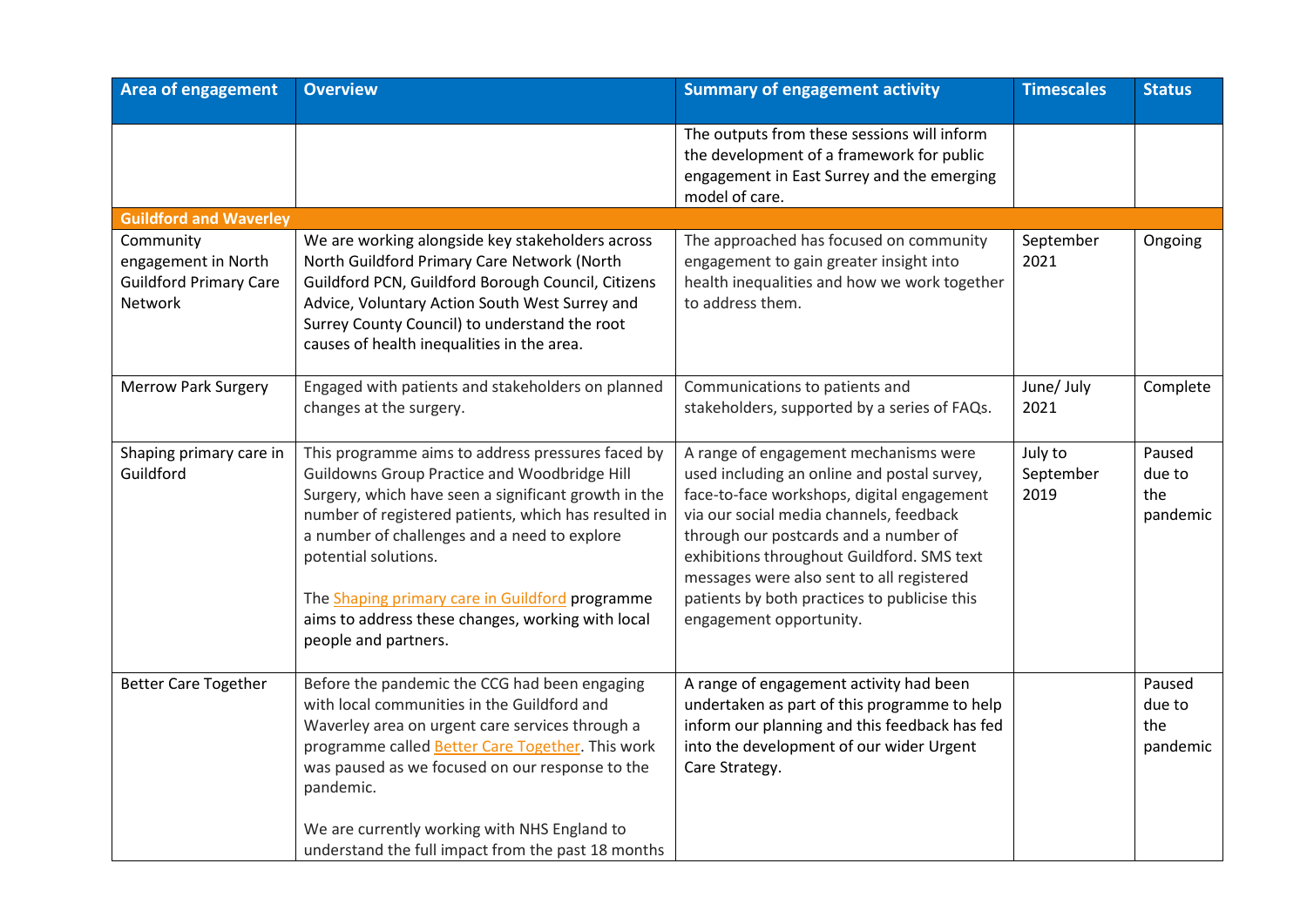| <b>Area of engagement</b>              | <b>Overview</b>                                                                                                                                                                                                                                                                                                                                                                                                                                                                                                                                                                                                                                                                                                     | <b>Summary of engagement activity</b>                                                                                                                                                                                                                                                                                                                                                                                                                                                                | <b>Timescales</b>                                  | <b>Status</b> |
|----------------------------------------|---------------------------------------------------------------------------------------------------------------------------------------------------------------------------------------------------------------------------------------------------------------------------------------------------------------------------------------------------------------------------------------------------------------------------------------------------------------------------------------------------------------------------------------------------------------------------------------------------------------------------------------------------------------------------------------------------------------------|------------------------------------------------------------------------------------------------------------------------------------------------------------------------------------------------------------------------------------------------------------------------------------------------------------------------------------------------------------------------------------------------------------------------------------------------------------------------------------------------------|----------------------------------------------------|---------------|
|                                        | on urgent care delivery which will help to inform a<br>new Urgent and Emergency Care Strategy that will<br>set a framework for developing local services.                                                                                                                                                                                                                                                                                                                                                                                                                                                                                                                                                           |                                                                                                                                                                                                                                                                                                                                                                                                                                                                                                      |                                                    |               |
| <b>North West Surrey</b>               |                                                                                                                                                                                                                                                                                                                                                                                                                                                                                                                                                                                                                                                                                                                     |                                                                                                                                                                                                                                                                                                                                                                                                                                                                                                      |                                                    |               |
| WeyBetterWeybridge                     | As part of our WeyBetterWeybridge programme,<br>working with Well North Enterprises, we have<br>undertaken engagement with more than 60<br>stakeholders and interested parties.<br>A partnership between NHS Surrey Heartlands,<br>Surrey County Council and Elmbridge Borough<br>Council is now taking this project forward where a<br>Stakeholder Reference Group will ensure the views<br>of local stakeholders and local communities are<br>being represented.<br>This will include engagement around the rebuilding<br>of Weybridge Hospital which was destroyed in a<br>devastating fire in 2017 and build on some of the<br>previous engagement undertaken through the Big<br>Picture programme (see below). | This engagement has included more than 60<br>conversations with stakeholders and<br>interested parties.<br>Wider engagement will be launched through<br>the Commonplace engagement platform to<br>seek wider views.<br>In addition, an alliance with the Weybridge<br>Network Facebook page has been set up to<br>distribute key information and to engage with<br>local conversation of the project. The group<br>has over nine thousand members with over<br>half of these being regularly active. | <b>July 2020</b>                                   | Ongoing       |
| <b>Cavell Centre</b>                   | Engagement work to support the development of<br>the Staines Cavell Centre, a project led by North<br>West Surrey Health and Care Alliance and Surrey<br>Heartlands ICS.                                                                                                                                                                                                                                                                                                                                                                                                                                                                                                                                            | A communications and engagement plan has<br>been developed to support this programme.<br>The approach will involve engaging with local<br>communities, patients, stakeholders and local<br>Practice Participation Groups to shape the<br>development of the new centre.                                                                                                                                                                                                                              | August 2021                                        | Ongoing       |
| <b>Staines Immersion</b><br>engagement | Between January and March 2021 we engaged with<br>over 90 stakeholders, including representation from<br>Spelthorne Borough Council, Surrey County Council,<br>GPs and health partners, the local community,<br>community organisations, and local education.<br>Feedback from these discussions then led to an<br>Immersion Workshop on 16 <sup>th</sup> March 2021, attended                                                                                                                                                                                                                                                                                                                                      | Engagement included a series of<br>conversations and meetings with local<br>stakeholders.                                                                                                                                                                                                                                                                                                                                                                                                            | Initial<br>engagement<br>January to<br>March 2021. | Ongoing       |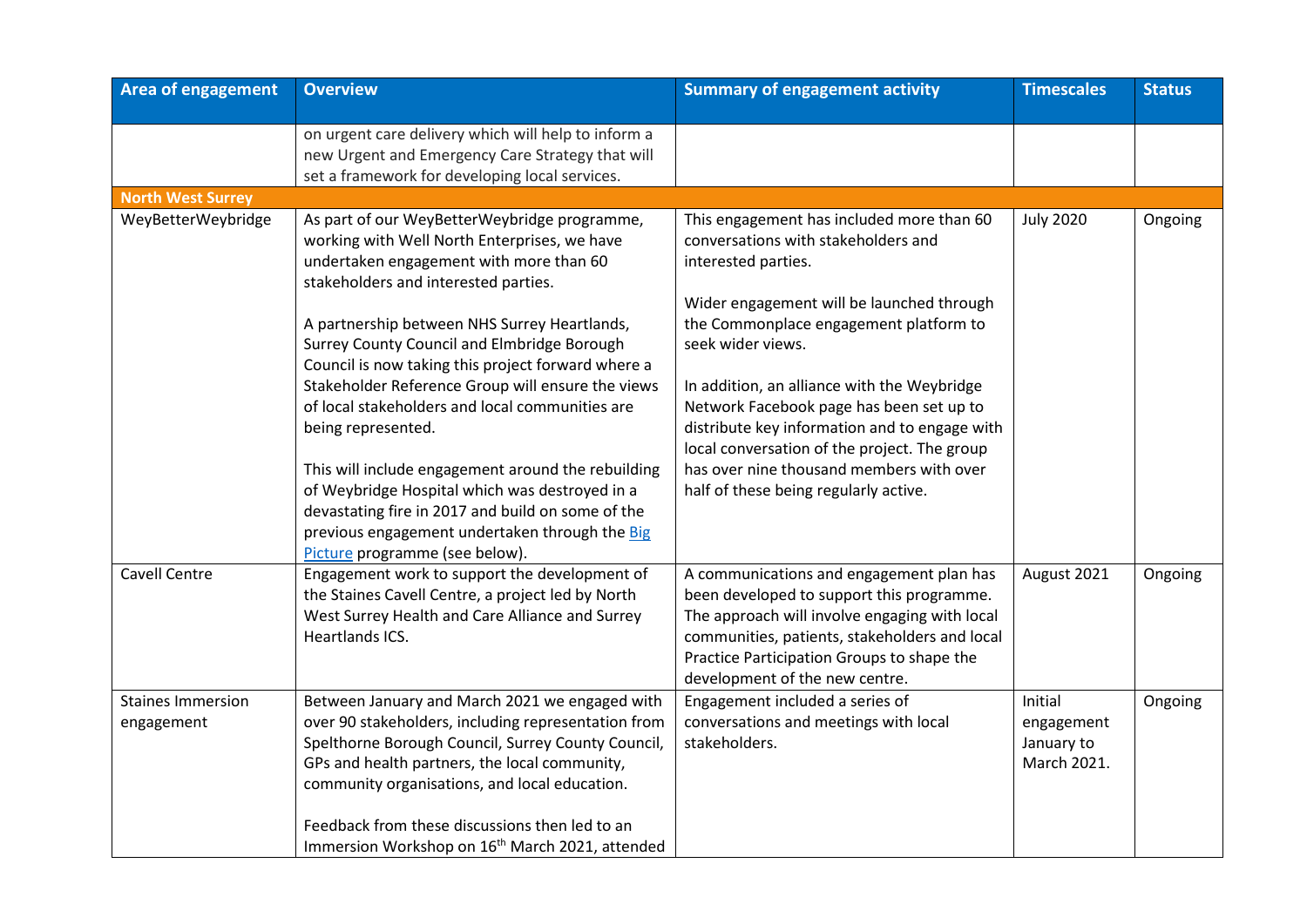| <b>Area of engagement</b>               | <b>Overview</b>                                                                                                                                                                                                                                                                                                                                                                                                                                                                                                                                                                                                                                                                           | <b>Summary of engagement activity</b>                                                                                                                                                                                                                                | <b>Timescales</b>                 | <b>Status</b>                       |
|-----------------------------------------|-------------------------------------------------------------------------------------------------------------------------------------------------------------------------------------------------------------------------------------------------------------------------------------------------------------------------------------------------------------------------------------------------------------------------------------------------------------------------------------------------------------------------------------------------------------------------------------------------------------------------------------------------------------------------------------------|----------------------------------------------------------------------------------------------------------------------------------------------------------------------------------------------------------------------------------------------------------------------|-----------------------------------|-------------------------------------|
|                                         | by a wide range of stakeholders. A follow up event,<br>that focused on next steps, took place on 30 March<br>2021.                                                                                                                                                                                                                                                                                                                                                                                                                                                                                                                                                                        |                                                                                                                                                                                                                                                                      |                                   |                                     |
| The Big Picture                         | Prior to Covid-19 we had been engaging with local<br>communities in North West Surrey on urgent care<br>services through a programme called The Big<br>Picture. This work was paused as we focused on our<br>response to the pandemic.<br>We are currently working with NHS England to<br>understand the full impact from the past 18 months<br>on urgent care delivery to help inform a new<br>strategy. This will set a framework for developing<br>services that best meet the needs of local<br>communities. We are also starting to consider the<br>services that will eventually go back into a new<br>healthcare facility in Weybridge, following the<br>devastating fire in 2017. | A range of engagement activity had been<br>undertaken as part of this programme to help<br>inform our planning and this feedback has fed<br>into the development of our wider Urgent<br>Care Strategy.                                                               | Since<br>September<br>2019        | Paused<br>due to<br>the<br>pandemic |
| <b>Surrey Downs</b>                     |                                                                                                                                                                                                                                                                                                                                                                                                                                                                                                                                                                                                                                                                                           |                                                                                                                                                                                                                                                                      |                                   |                                     |
| <b>Improving Healthcare</b><br>Together | The Improving Healthcare Together programme was<br>set up to find the best solutions for the long-<br>standing issues facing Epsom and St Helier hospitals.<br>In September 2019 the programme was allocated<br>£500 million to improve the buildings at Epsom and<br>St Helier hospitals and build a new specialist<br>emergency care centre. Following a widespread<br>public consultation, in July 2020 it was decided the<br>new specialist hospital would be in Sutton.                                                                                                                                                                                                              | The programme involved widespread<br>engagement and public consultation across<br>Surrey Downs, Sutton and Merton and<br>included public events, focus groups,<br>meetings, surveys, targeted work with some<br>communities and many other engagement<br>activities. | January 2018-<br><b>July 2020</b> | Closed                              |
| <b>Pulling Together</b><br>Programme    | This local engagement programme consisted of a<br>series of virtual seminars on the theme of 'Pulling                                                                                                                                                                                                                                                                                                                                                                                                                                                                                                                                                                                     | The programme was devised by Prof Lis Paice<br>OBE and included opportunities for small<br>group discussions with the aim of generating<br>a wider understanding of local engagement                                                                                 | July - August<br>2021             | Ongoing                             |